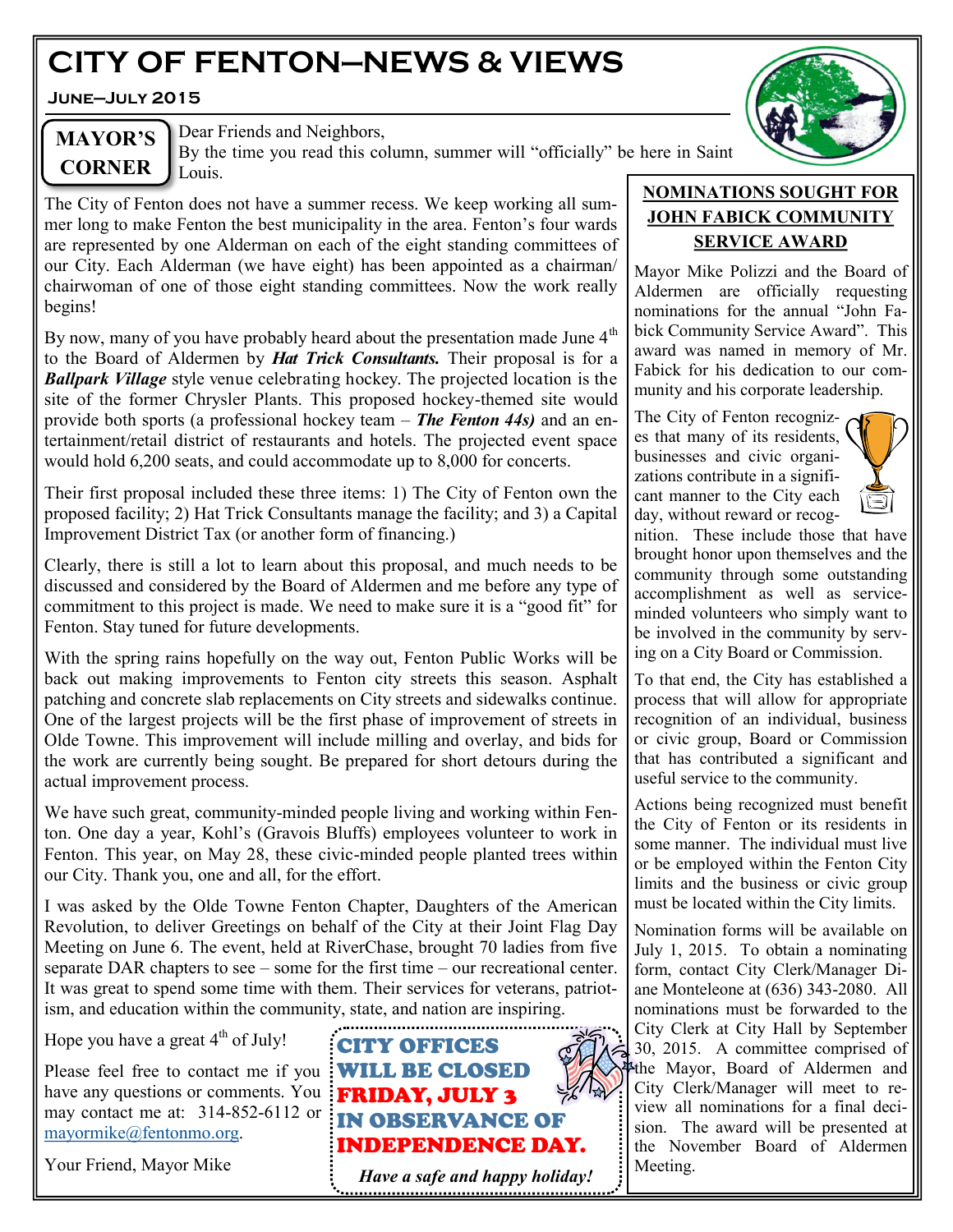# **PLANNING & ZONING COMMISSION PUBLIC HEARING NOTICE**

On Tuesday, July 7, 2015, the Planning & Zoning Commission will hold a Public Hearing at 7:00 p.m. during their regularly scheduled meeting at City Hall to consider the following:

#### **OLD BUSINESS:**

 Consideration of amendments to *Chapter 480: Subdivision Regulations* and other certain Sections of the Zoning Code pertaining to Subdivision Regulations.



#### **NEW BUSINESS:**

- A Petition by Champion Estates, LLC, for a proposed Planned Unit Development (PUD) containing 11.74 acres at 725 New Smizer Mill Road and 905 Gregory Lane. The property is zoned "R-1" Single-Family Residential Zone District.
- $\checkmark$  A Petition by Michael Seppi, Director of Community Education for the Rockwood School District, to amend an existing Special Use Permit to allow for Rockwood R-6 School District to also license or rent certain areas of the Uthoff Valley Elementary school property to third parties for certain temporary time periods or on specific days for the purpose of sporting activities, meetings, events, religious services or other public or private gatherings. The property is addressed as 1600 Uthoff Drive and is zoned "R-1" Single-Family Residential Zone District.
- $\checkmark$  A Petition by BC Construction, on behalf of Thirty & 141, LP, for Site Plan Review of a proposed private commercial driveway and graded site pad at 199 Gravois Bluffs Plaza Drive and 198 Gravois Bluffs Circle, located in the City of Fenton, St. Louis County; and on a parcel as identified as 02-2.0-03.0-1-002-001 located in Unincorporated Jefferson County. The parcels located within the City of Fenton, St. Louis County, which are the only parcels subject to this review, are zoned "C-1" Commercial Zone District.
- A Petition by KP Development, LLC, to amend the "PID" for Fenton Logistics Park, as approved under Ordinance 3081 and amended by Ordinances 3445 and 3469, to allow for hotels and offices as permitted uses within "Area A" of the approved Concept Plan. The property is addressed as 1050 Dodge Drive and is zoned "PID" Planned Industrial Development.
- $\checkmark$  A Petition by Stock & Associates Consulting Engineers, Inc., on behalf of KP Development, LLC, for review of a preliminary plat for proposed Fenton Logistics Park Plat Two, to create a "Lot C" containing 105.486 acres. The property is addressed as 1050 Dodge Drive and is zoned "PID" Planned Industrial Development.
- $\checkmark$  A Petition by Rebecca Lehmann of National Restaurant Designers, on behalf of MAD Holdings, LLC, for Site Plan Review of a proposed exterior building remodel to the existing Krispy Kreme store located at 1871 Bowles Avenue. The property is zoned "HP-1" Hospitality Park – Hotel, Restaurant, Entertainment Business Park District.

*(continued—top of next column)*

- Consideration of a Resolution of Intent to amend *Chapter 485: Sign Regulations* of the Zoning Code to provide regulations for signage located within public right-ofway.
- Consideration of amendments to *Chapter 485: Sign Regulations* of the Zoning Code to provide regulations for signage located within public right-of-way.

For more information, please call Community Development at (636) 349-8110.

# **NEW BUSINESS CORNER**

The following businesses have applied for an Occupancy Permit and are planning on calling Fenton "home":

**QMAXX Products Group, Inc.** 1781 Larkin Williams Road *(office and warehouse for cleaning and lubricants company)*

**S & S Screen Graphics, Inc.** 515 Rudder Road *(screenprinting, embroidery and retail sales of promotional products)*

> **Scott Hussey OD, LLC** 532 Old Smizer Mill Road *(optometric office)*

**Trocin, Inc.** 2260 Cassens Drive *(paintless dent repair for hail damaged vehicles)*



# **I-44 PROJECT ADVISORY**

MoDOT will begin work this summer on the River Bridge Project on I-44 at the Meramec River, just west of I-270. Eastbound work is scheduled to start in early July and will



continue through mid-August. Westbound work will start after the eastbound work is complete and should end in October. The schedule may vary due to weather.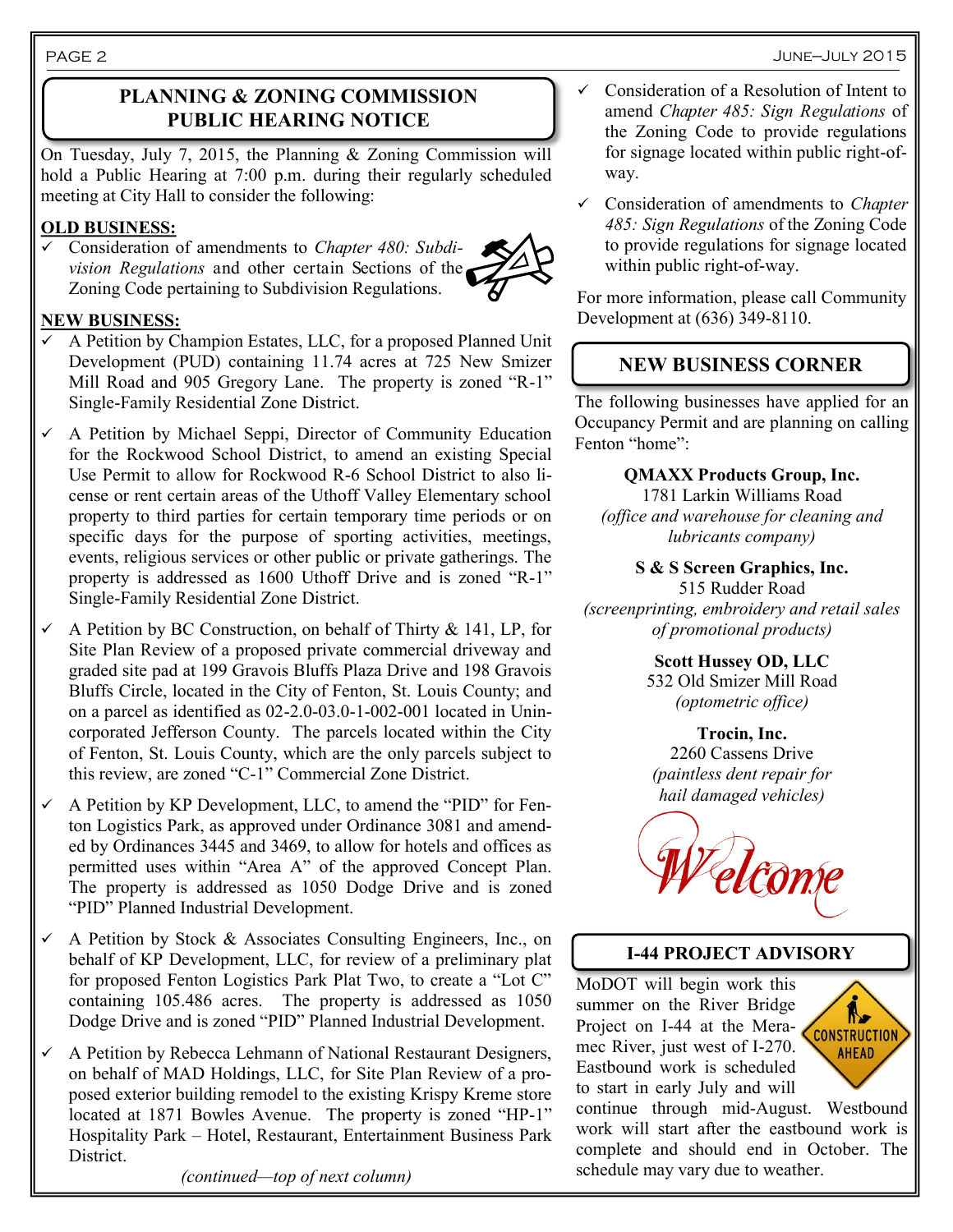PAGE 3 June—July 2015

# **ST. LOUIS COUNTY POLICE—FENTON PRECINCT**

#### **CULVER'S IN FENTON TO HOST TIP-A-COP**

On Tuesday, June 30, from  $11:00$  a.m. to  $7:00$  p.m., St. Louis County Officers will be ready to wait on Y-O-U at the Culver's in Fenton. Your tips will go to support Special Olympics Missouri's sports training and athletic competition for



more than 16,500 individuals with intellectual disabilities in Missouri. Culver's is located at 1024 Bowles Avenue. Stop by, enjoy the food and support a great cause.

#### **DO NOT LEAVE PETS IN VEHICLES**

Leaving pets unattended in vehicles during the heat is a crime in the City of Fenton. If an officer witnesses an animal suffering in a hot vehicle, the person responsible will be issued a citation. If the officer feels the animal is in imminent danger of heat exhaustion, heat stroke or death, the officer will remove the animal from the vehicle and give custody of the animal to the St. Louis County Animal Control.

#### **PHONE NUMBERS UPDATE**

**Fenton Police:** 636-349-8120 *(unchanged)*

**St. Louis County Police Information:** 636-529-8210 *(updated)* **St. Louis County Police Emergency:** 636-529-8220 *(updated)* **911** *(unchanged)* 

> **Neighborhood Policing Officer Aaron Dilks Precinct Phone (636) 349-8120**

# **OLD GRAVOIS ROAD REPLACEMENT PROJECT**

#### **Old Gravois Road Replacement—Phase I**

In 2013, the City was awarded a grant through East-West Gateway for the engineering and construction for Phase I, consisting of the replacement of Gravois Road from Water Street to Ferry Street. Design work will begin this year with the construction expected to begin in 2017.

#### **Old Gravois Road Replacement— Phase II**

In February 2015, the City applied for a federal grant through East-West Gateway for the reconstruction of Old Gravois Road Phase 2 from Ferry Street to Highway 141. It is expected that the City will be notified if the Grant was awarded by early summer.

# **CONCRETE SLAB & SIDEWALK REPLACEMENT**

*The 2015 Concrete Street Slab and Sidewalk Repair Program has begun!* This year's residential area focus will be San Sebastian Drive and La Palma Drive and commercial/industrial area focus will be Larkin Williams Industrial Court and Axminister Drive. If your driveway will be blocked due to the construction, ad-

vanced notice will be given. Sidewalk repair will be taking place at various locations around the City.

# **FENTON HISTORICAL SOCIETY**

The monthly meeting of the Fenton Historical Society will be Thursday, July 2, 2015 at 7:00 p.m. at #1 Church Street, Olde Towne Fenton. For more information, contact us at:

# **www.fentonhistory.com (636) 326-0808**

#### **DECISIONS FROM THE MAY 7, 14 AND 28, 2015 BOARD OF ALDERMEN MEETINGS**

#### *DECISIONS*



 $\checkmark$  Approved the boundary expansion of TASK's existing liquor

license to include the entire property for their Cornhole Tournament & Family Festival on May 31.

- $\checkmark$  Approved a revised site plan submitted by The Summit at Gravois Bluffs, LLC for a proposed 6,000(+/-) square foot commercial building at 750 Gravois Bluffs Boulevard.
- $\checkmark$  Approved the re-appointment of Don Snelling to the Human Rights Commission.
- $\checkmark$  Approved the re-appointment of Chuck Billings as Municipal Judge,
- $\checkmark$  Approved the re-appointment of Frank Vatterott as Provisional Judge.
- $\checkmark$  Approved the re-appointment of Diane Monteleone as City Clerk.
- $\checkmark$  Approved a Temporary Liquor License for St. Paul Athletic Association for their Soccer Tournament on August 6—9 and August 13—16, 2015 at Fenton City Park from noon to 11:00 p.m.
- $\checkmark$  Approved Public Works Director Matt Budd to discuss costs to perform the milling and overlay operations on McCarthy Drive within the City limits in conjunction with Jefferson County's project.
- $\checkmark$  Approved the purchase of lamps and bollards for RiverChase totaling \$8,860.00 and the participation in the AmerenUE Reimbursement Program for a rebate of \$4,078.66 for a total cost of \$4,781.34.
- $\checkmark$  Approved Run/Walk Usage and Fees Policy.
- Approved seeking bids for the roof at River-Chase and utilizing Engineering support to develop an RFP, to inspect during performance of work and final inspection prior to acceptance of the project by the City.
- Approved The Brain Mill to purchase 2 PCs, a laptop and Patrol Car Equipment related to mobile ticketing for an amount not to exceed \$9,000.00.
- $\checkmark$  Approved seeking bids for a 2-1/2 ton dump truck with plow and spreader.
- $\checkmark$  Approved seeking bids for a dump trailer.
- $\checkmark$  Approved seeking bids for milling and overlay of Olde Towne Streets, Phase I.

#### *(Continued on page 5)*

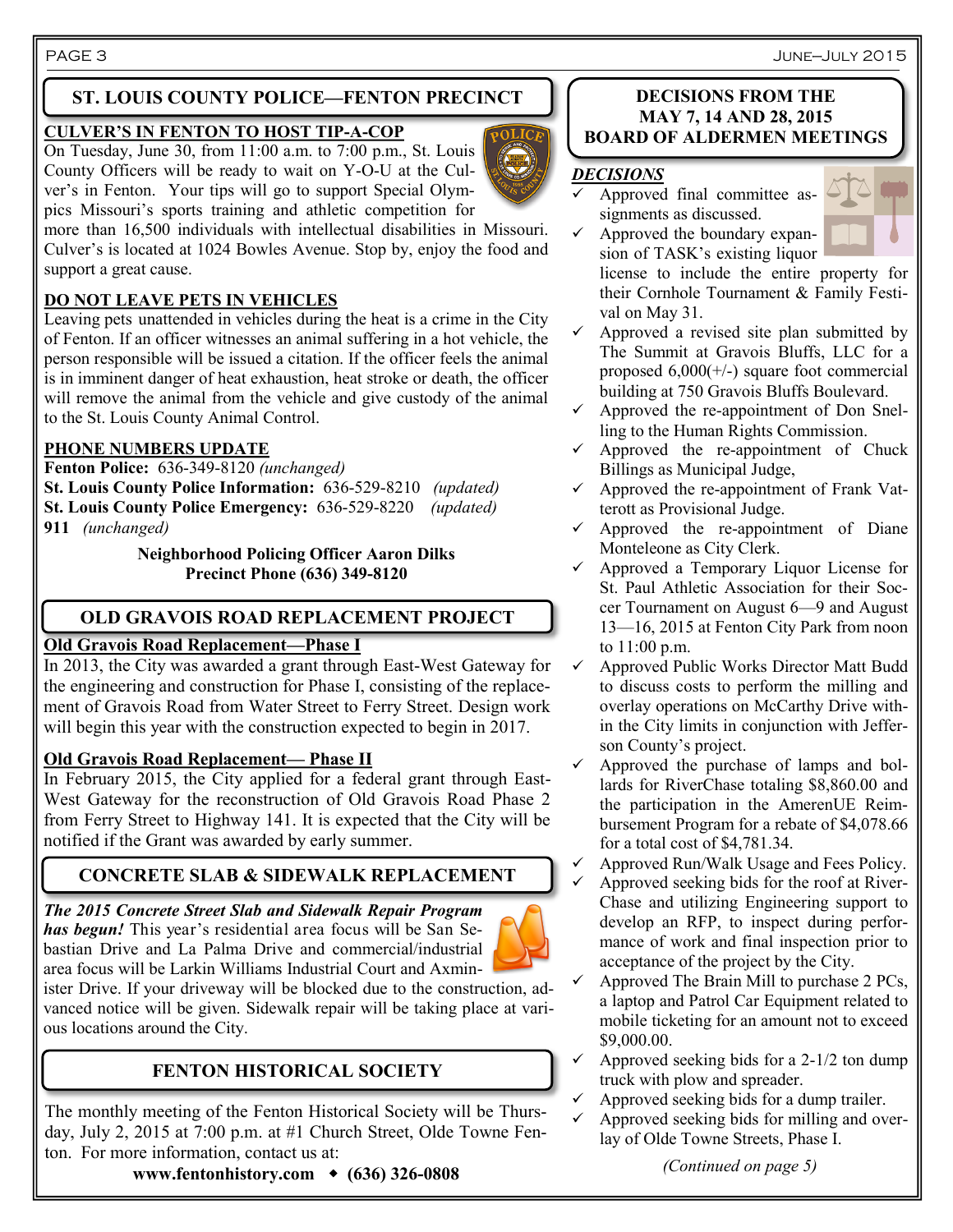#### **UPCOMING PROGRAM OFFERINGS**

For detailed information, including program fees and registration requirements, please call RiverChase of Fenton at **(636)** 343-0067 or visit our website **www.fentonmo.org**.

#### **SPECIAL EVENTS**

#### **SENIOR (55+) LUNCH AND BINGO**

Play bingo for an hour then have lunch! Wednesday, July 8, at 10:30 a.m. Lunch will be BBQ pork sandwiches. Price is \$6.50/person; register by Sunday, July 5.

#### **SUMMER FILMS AND CONCERTS**

Summer Film Series has free admission for Members/\$5 for Non-Members. All films start approximately 8:30 p.m.

> June 27: Despicable Me RiverChase's Outdoor Pool

July 25: Paddington Fenton City Park—bring your own chairs/blankets

Summer Concerts will have concessions available. No glass bottles/alcoholic beverages allowed.

> July 3: Backstreet Cruisers 6:00 p.m. to 8:00 p.m. in Fenton City Park FREE ADMISSION!

# **More special events at: www.facebook.com/FentonParks**

#### **OLDE TOWNE FARMERS MARKET**



Enjoy local, seasonal produce and prepared food. Plus live market music. Market is open Saturdays from May—October from 8:00 a.m. to 1:00 p.m. at the Olde Towne Pavilion located at 200 Gravois Road. Sponsored by SSM St. Clare Medical Center. Check for

#### **www.facebook.com/FentonFarmersMarket**

*We are still looking for a diverse mix of sellers to join the market! Please call 636-343-0067.*

#### **SUMMER AT RIVERCHASE EXTENDED SATURDAY HOURS**

market updates and activities at:

Continuing through Saturday, August 29, RiverChase will have extended SATURDAY operating hours of 8:00 a.m. to 8:00 p.m.

### **INDEPENDENCE DAY HOURS**

On Saturday, July 4, RiverChase will be open from 8:00 a.m. to 6:00 p.m. Open Swim from 11:00 a.m. to 5:30 p.m.



**FOLLOW US ON TWITTER:** @FentonParks **LIKE US ON FACEBOOK:** www.facebook.com/FentonParks www.facebook.com/FentonFarmersMarket

#### **PARKS & RECREATION ADULT ACTIVITIES COED SAND VOLLEYBALL**



League days are Tuesday, Thursday, and Friday. All leagues are seven (7) weeks plus a sin-

gle elimination playoff. All league winners will receive a championship t-shirt. Cost is \$174 per team/session. **Registration deadline is a week prior to session date. No exceptions.** Session II starts week of July 7.

#### **GROUP CYCLING**

A fun way to get your cardio in while listening to great music. Classes are Tuesday or Thursday evenings, 5:15 to 6:00 p.m.; Wednesday mornings 9:30 - 10:15 a.m. Fee is \$39 Residents and Members; \$47 Non-Members.

#### **SPRINT TRIATHLON TRANSITION WORKSHOP**

Swim Bike Run Endurance Coaches prepare participants for the Fenton Triathlon and other events. Sunday, July 19 at 9:30 a.m. at RiverChase. Details available at River-Chase. Fee is \$25.

#### **2015 FENTON TRIATHLON**

This event on Saturday, August 1, at 6:30 a.m. consists of a 300-yard swim, 15 mile bike ride and a 3.1 mile run. Multiple age groups available. For more information or to register, please visit: www.fleetfeetstlouis.com.





# **KEEP FENTON CLEAN**

Please help keep our City clean by not littering. If you see litter, please pick it up and discard it in a proper receptacle. Also, if you are walking your dog, please carry a plastic bag for the dog litter and dispose of it properly. Thank you.



Spring is coming! And along with it—SPRING CLEAN-ING! Don't forget that you need to obtain a permit from City Hall for all Garage Sales or Yard Sales. **There is no charge for this permit.** We will also provide you with sign regulations and any other necessary information.

### **FREE MULCH & COMPOST**

Residents of the City may take advantage of free mulch and compost located in Fenton City Park (behind the parking lot, right off



the River Road.) The mulch and compost material is the end product of our Lawn Debris and Leaf Removal Programs from the previous year. Many residents utilize this material in their vegetable and flower gardens. Help us complete our recycling process by picking up some! Available while supplies last.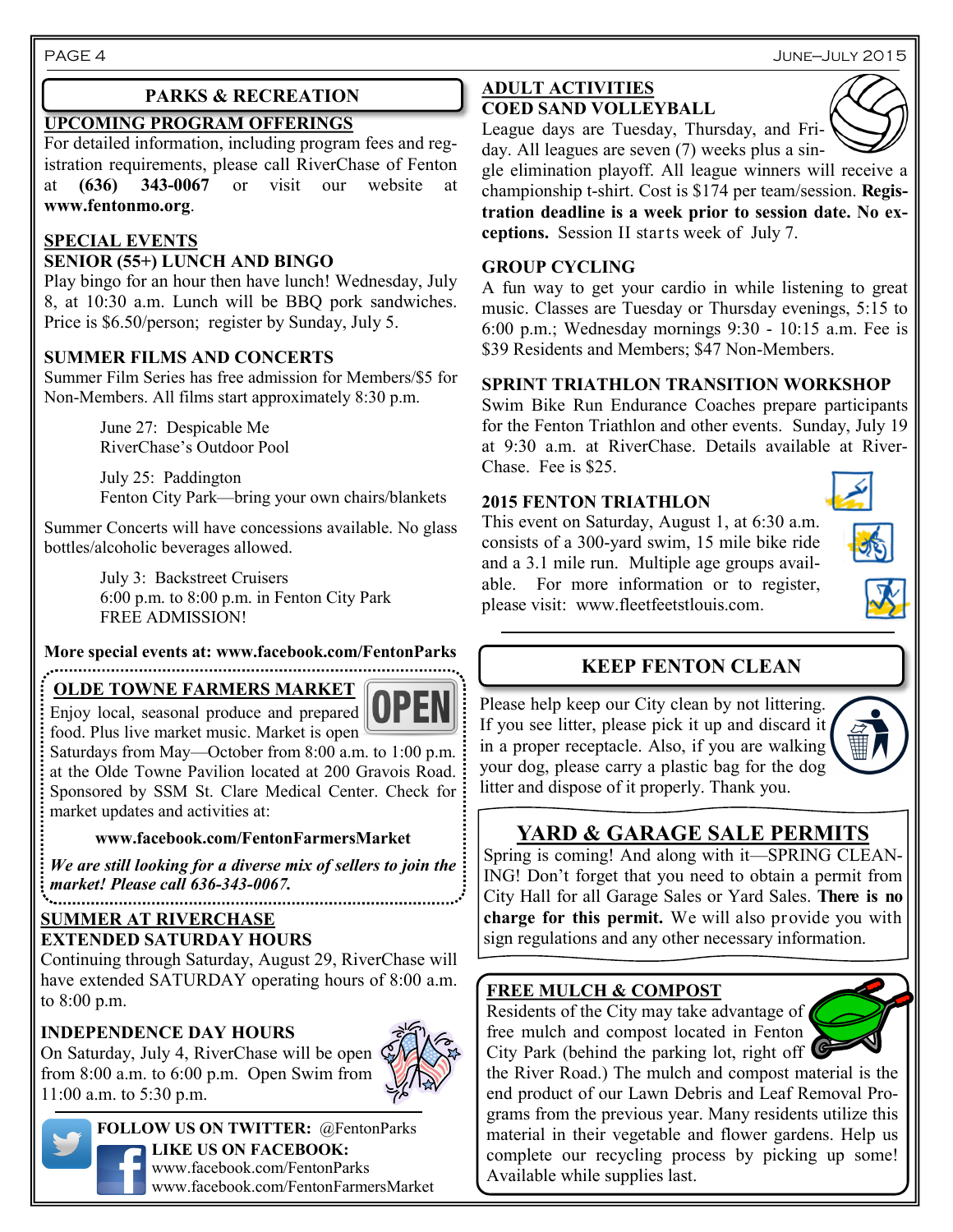#### PAGE 5 June—July 2015

#### *(Continued from page 3)*

- $\checkmark$  Approved the Public Works Department to perform milling and patching operations on Allen Road in the amount of \$15,000.00.
- $\checkmark$  Approved allowing Jefferson County to re-stripe the City Section of South Old Highway 141 up to a point prior to the entrance to Wintergreen Estates Drive.
- Approved bidding surplus items and to accept high bid.
- $\checkmark$  Approved 2014 Audit.
- $\checkmark$  Approved authorizing staff and the City Attorney to look into the options for a Capital Improvements Tax.
- $\checkmark$  Approved authorizing staff and the City Attorney to move forward with dissolving the Industrial Development Authority.
- $\checkmark$  Approved Job Descriptions for Maintenance Worker I and Maintenance Worker II.
- $\checkmark$  Approved seeking bids for Newsletter Printing Services.

#### *ORDINANCES*

- **#3510** Ord. approving a Contract with REJIS Commission for Municipal Court Management Software.
- $\checkmark$  #3511 Ord. authorizing the City to enter into an Agreement with CivicPlus for support, maintenance and hosting of the City's website.
- **#3512** Ord. approving a First Amendment to the Agreement with The Grounds Guys of Fenton for Grass Mowing Services.
- **#3513** Ord. approving a Property Insurance Plan with Chubb Group of Insurance.
- **#3514** Ord. approving Crime, General Liability, Liquor Liability, Automobile, Workers Compensation, and Umbrella Liability Insurance Plans with Travelers Casualty and Surety Company of America.
- **#3515** Ord. approving a Public Officials Management and Employment Practices Liability Insurance Plan with Darwin National Assurance Company.
- **#3516** Ord. approving a Network Security Insurance Plan with Allied World Assurance Company, Inc.
- **#3517** Ord. amending Schedule I, "Crosswalks and Safety Zones" and Schedule XIII-A, "Traffic Control Devices" of Title III of the City's Code to add the new Pushbutton Crosswalk Signalization at Larkin Williams Road between the Meramec Greenway Trail and Fenton City Park to such schedules.
- **#3518** Ord. approving a Health Insurance Plan for eligible City Employees with United Healthcare.
- **#3519** Ord. approving a Dental Insurance Plan for eligible City Employees with Delta Dental.
- **#3520** Ord. approving Life, AD&D, Voluntary Life, Long Term Disability, and Voluntary Short Term Disability Plans for eligible City Employees with CIGNA.

# **PUBLIC HEARING NOTICE**

### **COMMUNITY DEVELOPMENT BLOCK GRANT FUNDS**

The City of Fenton will hold a Public Hearing to discuss the allocation of \$20,000 in Community Development Block Grant Funds which will become available after January 1, 2016. The Public Hearing will be held at 6:45 p.m. on Thursday, June 25, 2015 at Fenton City Hall. To further its commitment to fair and equitable treatment of all citizens, the City of Fenton has enacted and/or enforces the following:

- A Fair Housing Ordinance prohibiting unlawful discrimination against any person because of race, sex, color, religion, disability, familial status or national origin;
- A Policy of Nondiscrimination on the basis of Disability in the admission or access to, or employment in its federally assisted programs or activities;
- A Policy of Equal Opportunity to Participate in Municipal Programs and Services regardless of race, color, religion, sex, age, disability, familial status, national origin, or political affiliation;
- A requirement for bidding on CDBG activities that promotes employment opportunities created by HUD funding and that these opportunities be afforded low-income community residents and business.

If you would like information regarding the above policies or if you believe you have been unlawfully discriminated against, contact the following municipal official or employee who has been designated to coordinate compliance with equal opportunity requirements referenced above:

> Diane Monteleone, City Clerk/Manager Phone (636) 343-2080 625 New Smizer Mill Road Fenton, MO 63026

If you are a person with a disability or have special needs in order to participate in this Public Hearing, please contact:

> Diane Monteleone, City Clerk/Manager (636) 343-2080 VOICE or 1-800-735-2466 RELAY MO

> > Equal Opportunity Employer

#### **"A" Sales Tax Summary "B" (Pool) Sales Tax Summary Combined Sales Tax Summary Generated Redistributed Generated Redistributed Generated Redistributed** \$537,040 \$185,454 (34.5%) \$230,279 \$225,603 (98.0%) \$767,319 \$411,057 (53.6%) **SALES TAX REDISTRIBUTIONS TO ST. LOUIS COUNTY FOR MARCH 2015 AND APRIL 2015 "A" Sales Tax Summary "B" (Pool) Sales Tax Summary Combined Sales Tax Summary The total amount of sales tax redistributed to St. Louis County for 2015 this far is \$856,292 (58.6%) Generated Redistributed Generated Redistributed Generated Redistributed**  $$434,943$   $$191,906$  (44.1%)  $$257,865$   $$253,329$  (98.2%)  $$692,808$   $$445,235$  (64.3%)